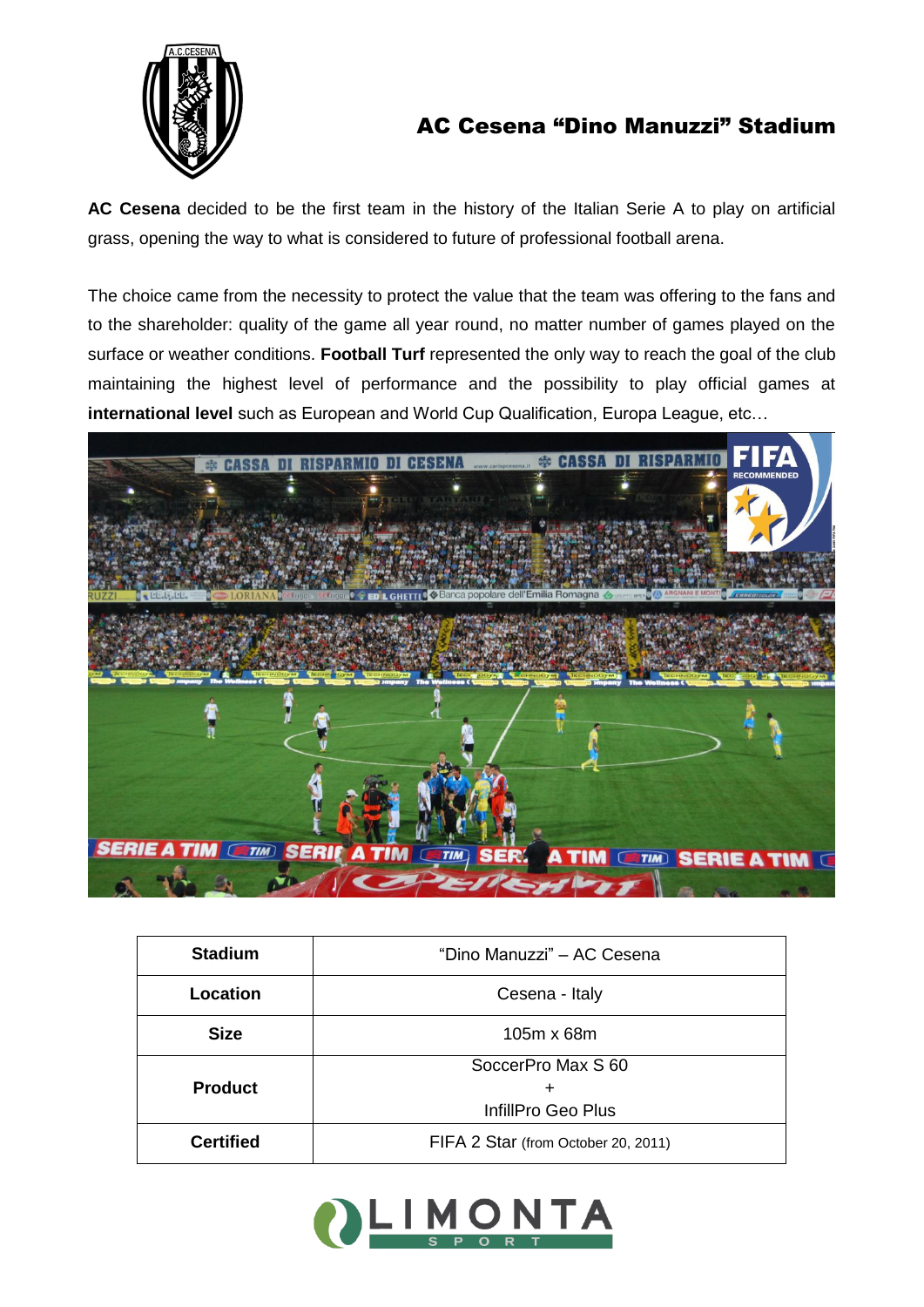

Subbase construction at the "Dino Manuzzi Stadium"

The **subbase construction** started in the middle of August and the Limonta staff worked in shifts of 24 hours to be able to deliver the field in time for the first Seria A match of the Season, on September 10, 2011.

The **installation of the turf** was directed by Limonta Sport and completed before the deadline, to allow the U21 team of Cesena to test the new pitch on a friendly game played on September 6, 2011.



Football Turf installation at the "Dino Manuzzi Stadium"

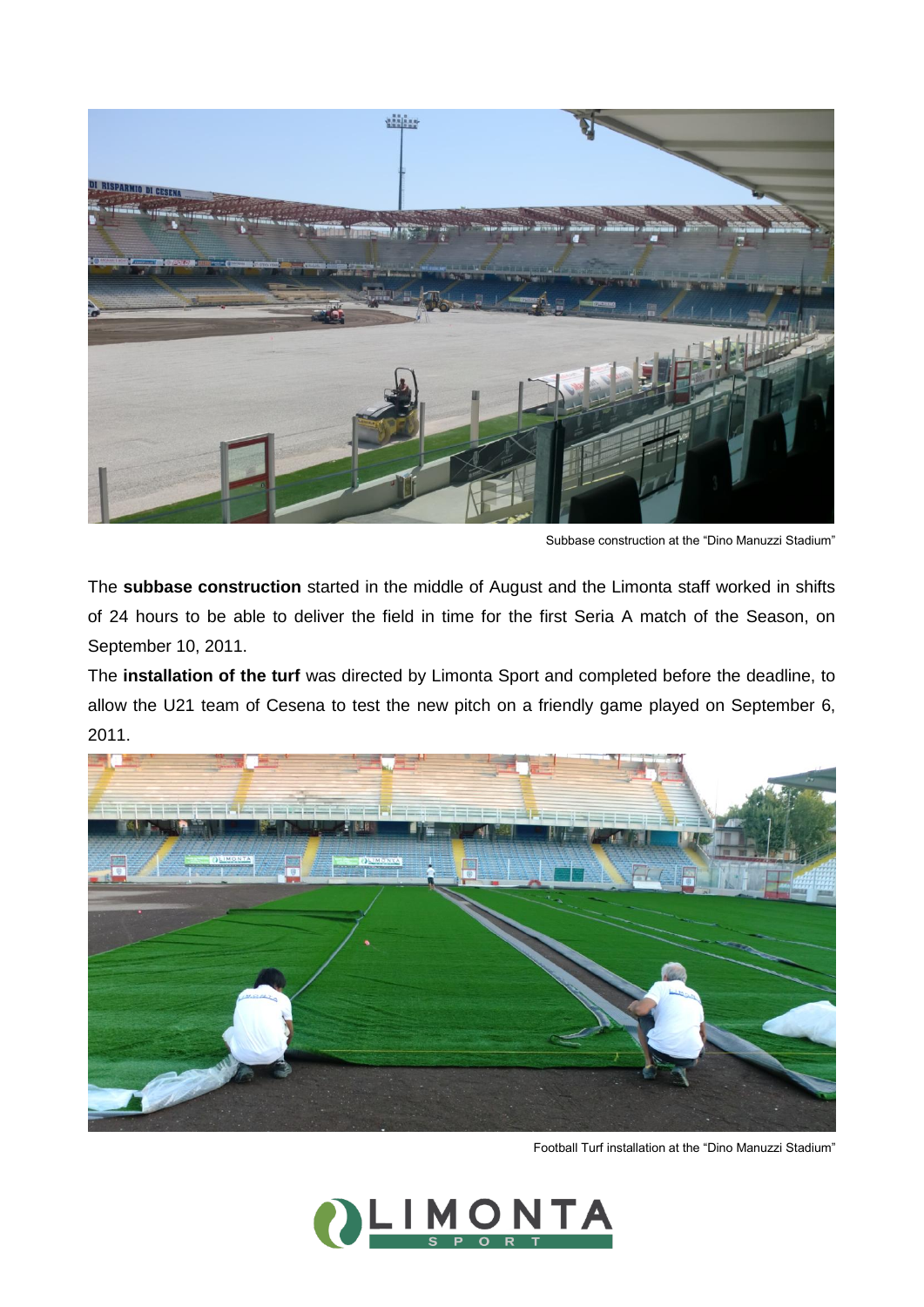**InfillPro Geo Plus**, the patented 100% organic and natural infill used for this important project is without any doubt what attracted the attention of players, coaches and football industry in general. Already well known at professional level training facilities, this revolutionary infill is now point of reference for the world of artificial turf installations in Stadium and Arenas.

Completely natural, InfillPro Geo Plus is odorless, has great drainage capability and maintains the **top level of performance** required by FIFA for professional football, adding a foot stability level unknown before in football turf systems.

All these characteristics are greatly appreciated by the players, the real factors that professional companies as Limonta Sport have to focus in the development of football system.



Project completed at the "Dino Manuzzi Stadium"

Both the subbase and the football turf system of the Dino Manuzzi Stadium was **homologated** by **Italian LND** (requirement to play Italian Serie A), but the management of the club decided to get also the **FIFA 2 Star Certification** to have the possibility to play International Matches on the football turf and to position itself within the top football arenas in Europe.

To allow the team to prepare the home game matches at its best, AC Cesena build a new football pitch in its training center "Villa Silvia" with the same characteristics of the one installed in the Dino Manuzzi Stadium, creating the perfect environment also for the technical growth of the youth teams practicing inside the modern sport complex.

**Total value of the project**, including the twin pitch realized in the training Center for practice is € 1,000,000.